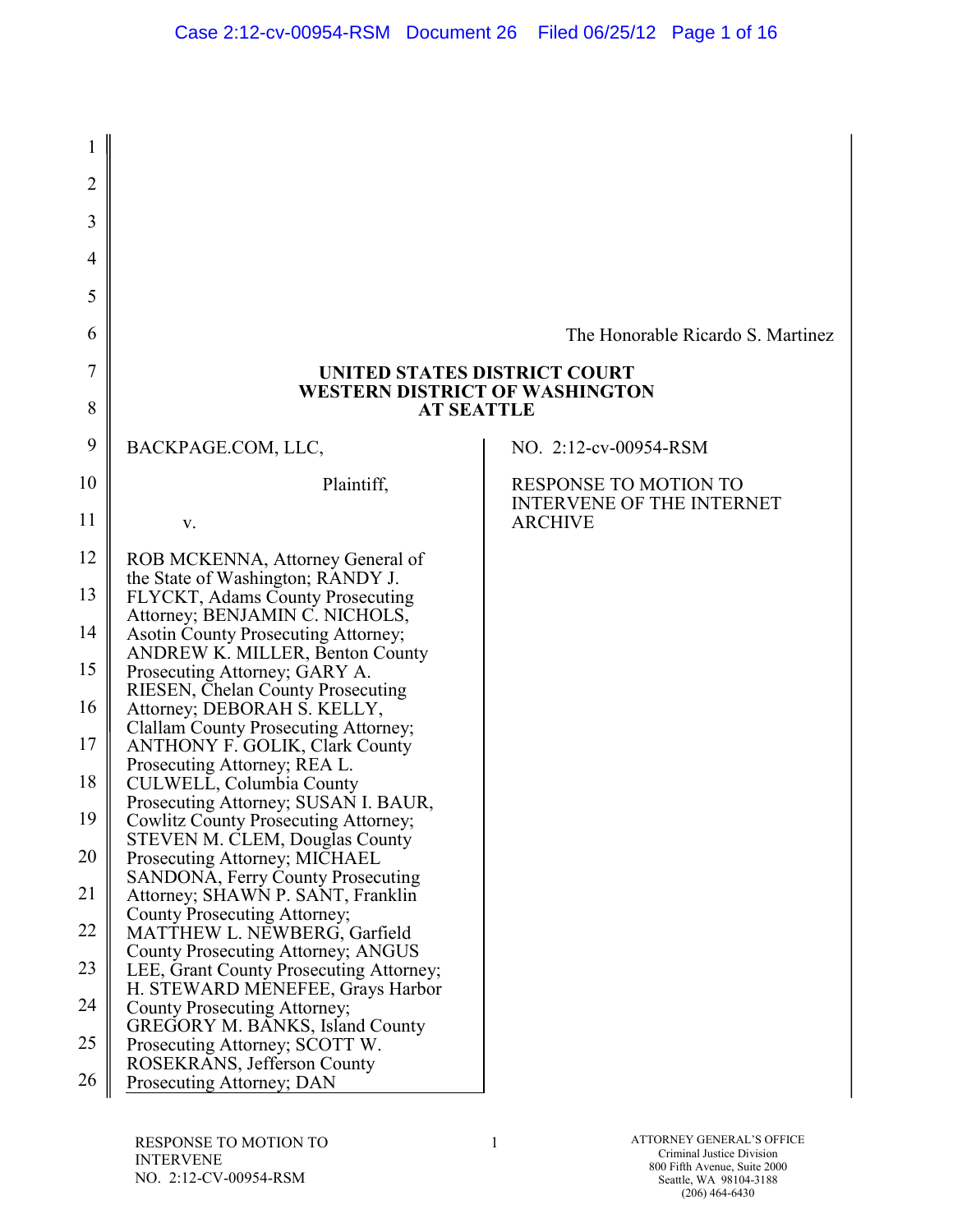| $\mathbf{1}$            | <b>SATTERBERG, King County</b>                                                     |
|-------------------------|------------------------------------------------------------------------------------|
| $\overline{2}$          | Prosecuting Attorney; RUSSELL D.<br>HAUGE, Kitsap County Prosecuting               |
| $\overline{\mathbf{3}}$ | Attorney; GREGORY L. ZEMPEL,<br>Kittitas County Prosecuting Attorney;              |
| $\overline{4}$          | LORI L. HOCTOR, Klickitat County<br>Prosecuting Attorney; JONATHAN L.              |
| 5                       | <b>MEYER, Lewis County Prosecuting</b><br>Attorney; JEFFREY S. BARKDULL,           |
| 6                       | Lincoln County Prosecuting Attorney;<br>MICHAEL K. DORCY, Mason County             |
| $\overline{7}$          | Prosecuting Attorney; KARL F. SLOAN,                                               |
|                         | <b>Okanogan County Prosecuting Attorney;</b><br>DAVID J. BURKE, Pacific County     |
| 8                       | Prosecuting Attorney; THOMAS A.<br>METZGER, Pend Oreille County                    |
| 9                       | Prosecuting Attorney; MARK                                                         |
| 10                      | LINDQUIST, Pierce County Prosecuting<br>Attorney; RANDALL K. GAYLORD,              |
| 11                      | San Juan County Prosecuting Attorney;<br>RICHARD WEYRICH, Skagit County            |
| 12                      | Prosecuting Attorney; ADAM N. KICK,<br>Skamania County Prosecuting Attorney;       |
| 13                      | MARK K. ROE, Snohomish County<br>Prosecuting Attorney; STEVEN J.                   |
| 14                      | <b>TUCKER, Spokane County Prosecuting</b><br>Attorney; TIMOTHY D. RASMUSSEN,       |
| 15                      | <b>Stevens County Prosecuting Attorney;</b><br><b>JON TUNHEIM, Thurston County</b> |
|                         | Prosecuting Attorney; DANIEL H.                                                    |
| 16                      | <b>BIGELOW, Wahkiakum County</b><br>Prosecuting Attorney; JAMES L.                 |
| 17                      | NAGLE, Walla Walla County                                                          |
| 18                      | Prosecuting Attorney; DAVID S.<br><b>MCEACHRAN, Whatcom County</b>                 |
| 19                      | Prosecuting Attorney; DENIS P.                                                     |
|                         | <b>TRACY, Whitman County Prosecuting</b><br>Attorney; JAMES P. HAGARTY,            |
| 20                      | Yakima County Prosecuting Attorney,                                                |
| 21                      | Defendants.                                                                        |
| 22                      |                                                                                    |
| 23                      |                                                                                    |
| 24                      | 1111                                                                               |
| 25                      | ////                                                                               |
| 26                      | 1111                                                                               |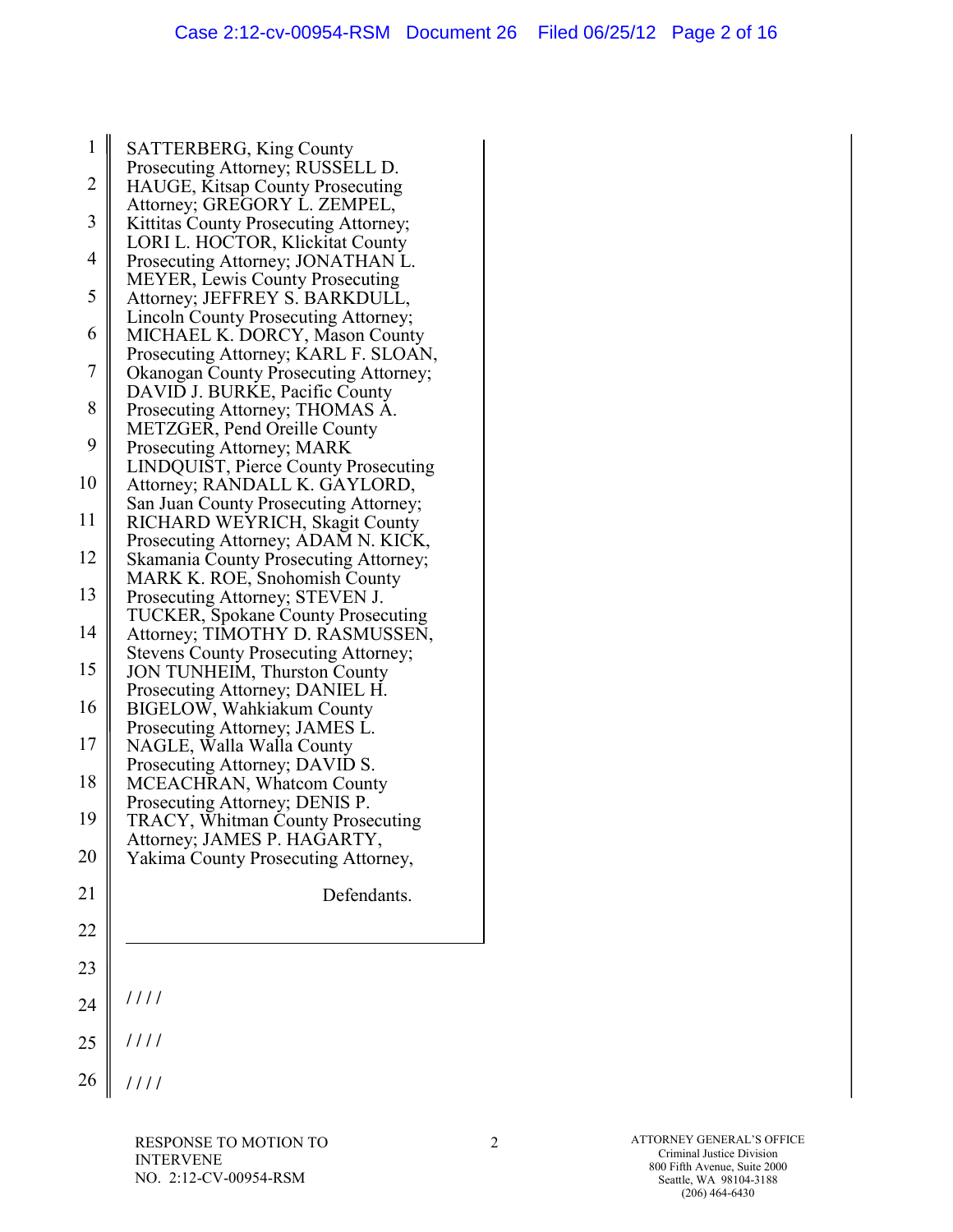|                       |      |             |    | <b>TABLE OF CONTENTS</b>                                                                                                                            |  |
|-----------------------|------|-------------|----|-----------------------------------------------------------------------------------------------------------------------------------------------------|--|
| 2                     | I.   |             |    |                                                                                                                                                     |  |
| 3                     | Π.   |             |    |                                                                                                                                                     |  |
| 4                     | III. |             |    |                                                                                                                                                     |  |
| 5                     |      | $A_{\cdot}$ |    | The Internet Archive Is Not Entitled To Intervention As A Matter Of Right.  5                                                                       |  |
| 6                     |      |             | 1. |                                                                                                                                                     |  |
| 7<br>8                |      |             | 2. | Internet Archive Does Not Have a Significant Protectable Interest<br>Relating to the Property or Transaction That is the Subject of this Action  6  |  |
| 9                     |      |             | 3. | The Disposition of the Action Will Not, as a Practical Matter, Impair or                                                                            |  |
| 10                    |      |             | 4. |                                                                                                                                                     |  |
| 11                    |      | <b>B</b> .  |    |                                                                                                                                                     |  |
| 12<br>13              |      |             | 1. | The interests of Backpage.com are sufficiently similar to that of Internet<br>Archive such that the legal arguments raised by Internet Archive have |  |
| 14<br>15              |      |             | 2. | Backpage.com is capable and willing to make the same arguments raised                                                                               |  |
| 16                    |      |             | 3. | If permitted to intervene, Internet Archive would not add any necessary<br>elements to the proceedings which would not be covered by                |  |
| 17                    | IV.  |             |    |                                                                                                                                                     |  |
| 18                    |      |             |    |                                                                                                                                                     |  |
| 19                    |      |             |    |                                                                                                                                                     |  |
| 20<br>$\overline{21}$ |      |             |    |                                                                                                                                                     |  |
| 22                    |      |             |    |                                                                                                                                                     |  |
| 23                    |      |             |    |                                                                                                                                                     |  |
| 24                    |      |             |    |                                                                                                                                                     |  |
| 25                    |      |             |    |                                                                                                                                                     |  |
| 26                    |      |             |    |                                                                                                                                                     |  |
|                       |      |             |    |                                                                                                                                                     |  |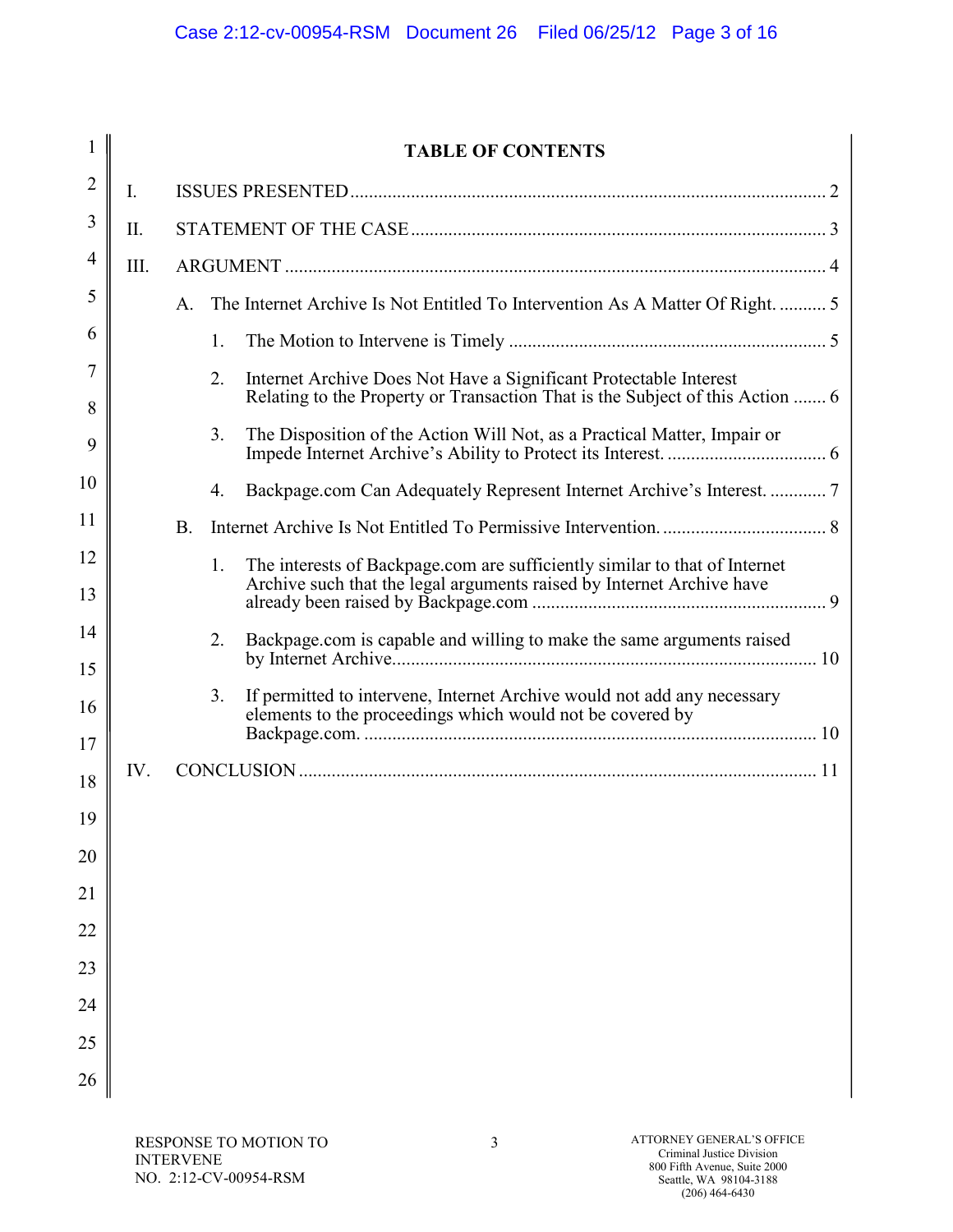|                | <b>TABLE OF AUTHORITIES</b>                                           |
|----------------|-----------------------------------------------------------------------|
| $\overline{2}$ | <b>Cases</b>                                                          |
| 3              |                                                                       |
| $\overline{4}$ |                                                                       |
| 5              | Amoco Oil Co. v. Dingwell                                             |
| 6<br>7         | Arakaki v. Cayetano                                                   |
| 8              | Blake v. Pallan                                                       |
| 9<br>10        | Brennan v. N.Y.C. Bd. Of Educ.                                        |
| 11             |                                                                       |
| 12<br>13       |                                                                       |
| 14             | Mastercard Int'l Inc. v. Visa Int'l Serv. Ass'n, Inc.                 |
| 15<br>16       | Nw. Forest Res. Council v. Glickman                                   |
| 17             |                                                                       |
| 18<br>19       | Oregon Environmental Council v. Oregon Dept. of Environmental Quality |
| 20             | Reich v. Webb                                                         |
| 21<br>22       | Trbovich v. United Mine Workers of Am.                                |
| 23             |                                                                       |
| 24             | <b>Constitutional Provisions</b>                                      |
| 25             |                                                                       |
| 26             |                                                                       |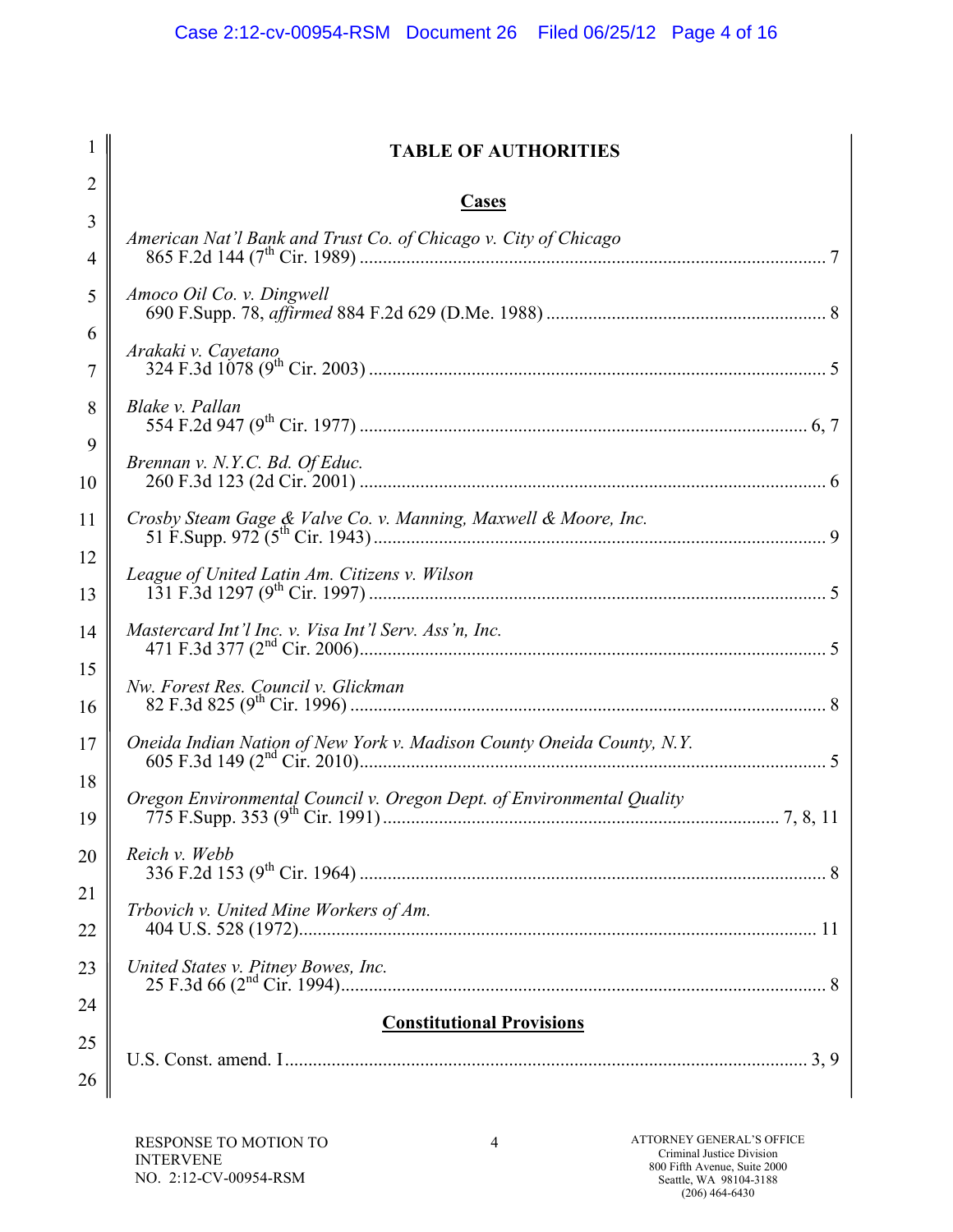# Case 2:12-cv-00954-RSM Document 26 Filed 06/25/12 Page 5 of 16

| $\mathbf{1}$   |                                                                                    |
|----------------|------------------------------------------------------------------------------------|
| $\overline{2}$ |                                                                                    |
| 3              | <b>Statutes</b>                                                                    |
| 4              |                                                                                    |
| 5              |                                                                                    |
| 6              | <b>Rules</b>                                                                       |
| 7              |                                                                                    |
| 8              |                                                                                    |
| 9              |                                                                                    |
| 10             | <b>Other Authorities</b>                                                           |
| 11             | Susan Kuchinskas, Village Voice Media Pressured to Drop Backpage.com Adult Ads, at |
| 12             |                                                                                    |
| 13             |                                                                                    |
| 14             |                                                                                    |
| 15             |                                                                                    |
| 16             |                                                                                    |
| 17             |                                                                                    |
| 18             |                                                                                    |
| 19             |                                                                                    |
| 20             |                                                                                    |
| 21             |                                                                                    |
| 22             |                                                                                    |
| 23             |                                                                                    |
| 24             |                                                                                    |
| 25             |                                                                                    |
| 26             |                                                                                    |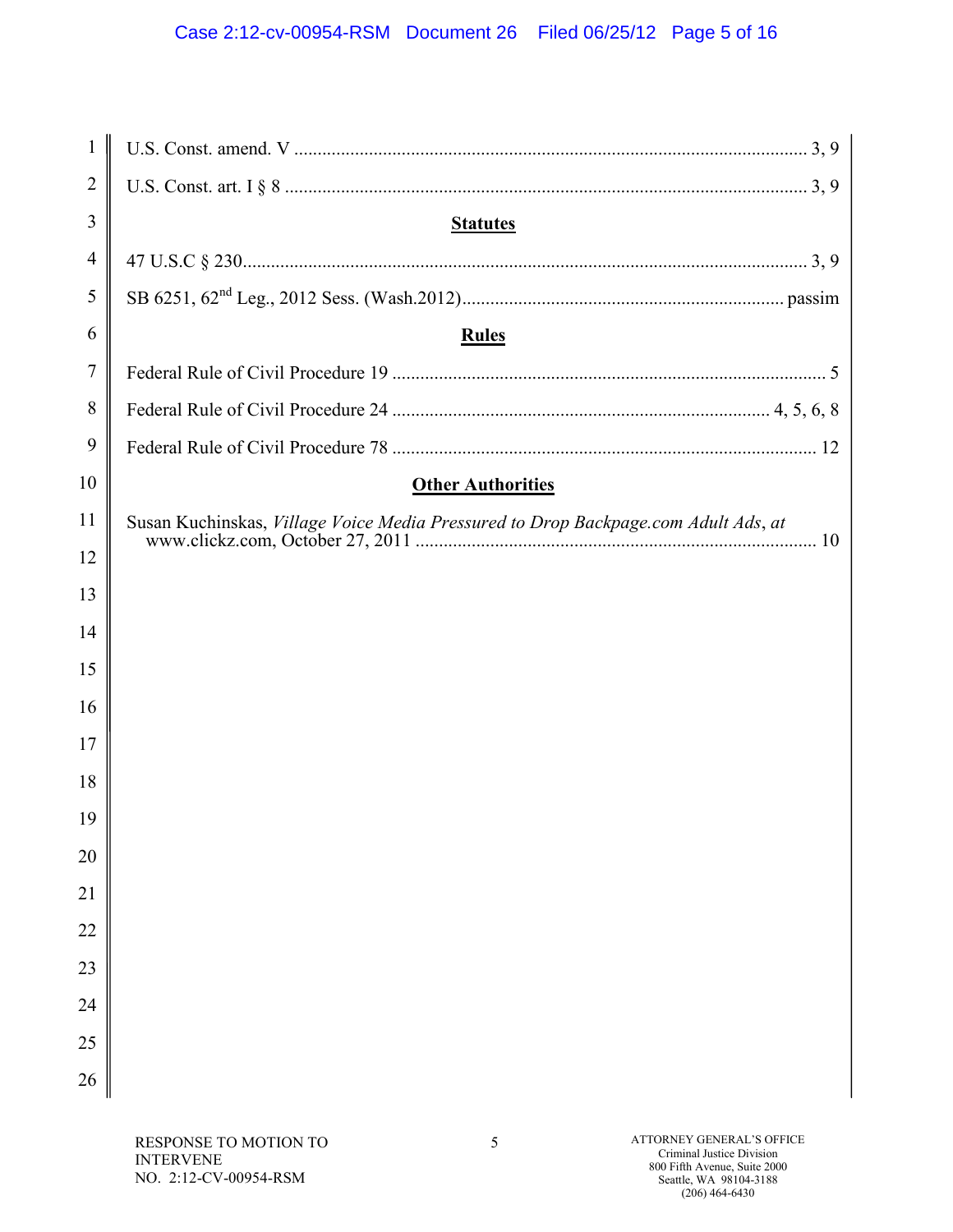#### **I. ISSUES PRESENTED**

1. Is the Internet Archive Entitled to Intervention as a Matter of Law?

2. Is the Internet Archive Entitled to Permissive Intervention?

## **II. STATEMENT OF THE CASE**

On March 29, 2012, Washington Governor Christine Gregoire signed SB 6251, 62nd Leg., 2012 Sess. (Wash.2012) ("SB 6251") into law. The law seeks to "[eliminate] sex trafficking of minors in a manner consistent with federal laws prohibiting sexual exploitation of children." SB 6251  $\S$  1. To accomplish this goal, SB 6251 creates the criminal offense of "advertising commercial sexual abuse of a minor", which a person commits if "he or she knowingly publishes, disseminates, or displays, or causes directly or indirectly, to be published, disseminated, or displayed, any advertisement for a commercial sex act, which is to take place in the state of Washington and that includes the depiction of a minor." SB 6251 § 2(1). SB 6251 makes violation of the law a class C felony. SB 6251  $\S$  2(3). The law is narrowly tailored to target only the illegal speech "of escort services advertising [that] includes minors who are being sold for sex, a form of sex trafficking and commercial sexual abuse of minors." SB 6251 § 1. It also only applies to those ads that offer a sexual encounter with a minor in the state of Washington. SB 6251  $\S$  2(1). The law does not extend to those who unwittingly publish, disseminate or display such illegal content, nor does it extend to other forms of illegal content, such as prostitution ads relating to adults.

On June 4, 2012, Backpage.com filed a complaint in U.S. District Court, Western District of Washington, seeking to have SB 6251 declared invalid and unenforceable. Complaint to Declare Invalid and Enjoin Enforcement of Washington Senate Bill 6251 For Violation of the Communications Decency Act, and the First and Fifth Amendments and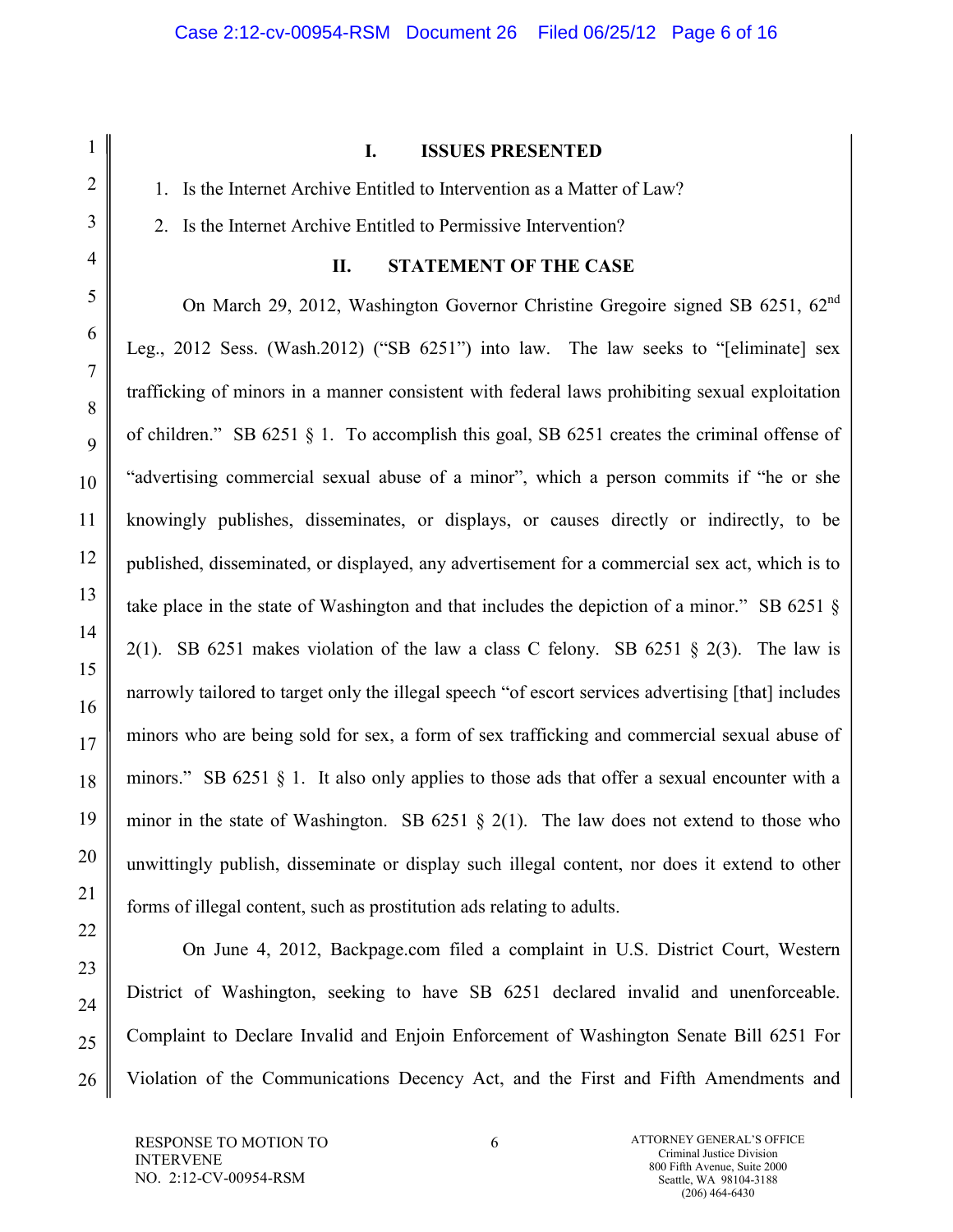#### Case 2:12-cv-00954-RSM Document 26 Filed 06/25/12 Page 7 of 16

Commerce Clause of the United States Constitution at 10 (hereinafter "Complaint"). Backpage.com claims to be "the second largest online classified advertising service in the United States." *Id.* at 6. Backpage.com "allows users to post in a multitude of categories", thereby acting as a conduit for the publication of third-party content. *Id.* On June 5, 2012, the U.S. District Court in Washington granted Backpage.com's request for a temporary restraining order against the enforcement of SB 6251.

On June 14, 2012, movant Internet Archive filed a Motion to Intervene (hereinafter "Motion") in the complaint filed by Backpage.com, arguing that it is entitled to both intervention as a matter of right and permissive intervention under Federal Rule of Civil Procedure  $24<sup>1</sup>$  $24<sup>1</sup>$  $24<sup>1</sup>$  In support of its motion, Internet Archive argues both that it is so similarly situated to Backpage.com that permissive intervention should be granted, and also that it is so uniquely different than Backpage.com that it is entitled to intervention as a matter of right. Because Internet Archive fails to establish the requirements of Fed. R. Civ. P. 24(a), intervention as a matter of right is inappropriate. Furthermore, because Internet Archive's interests can be adequately conveyed by amicus curiae status, this Court should deny permissive intervention.

## **III. ARGUMENT**

Internet Archive argues that under Fed. R. Civ. P. 24, it should be allowed to intervene as a matter of right, or in the alternative permissibly. Because Internet Archive fails to meet the

<span id="page-6-0"></span> $<sup>1</sup>$  In the Motion, counsel for Internet Archive states he had contacted the defendants to determine whether</sup> they consented to intervention, and that he would "continue to confer with Defendants in the hopes of gaining their affirmative consent." However, when counsel for Internet Archive contacted counsel for the Attorney General, on June 13, 2012, he would not say who he represented, instead stating only that he represented a party that had some common interests with Backpage.com and that his client was considering intervening and would call counsel back if they decided to intervene. The Attorney General has had no further direct communication from Internet Archive and its counsel since that time. Counsel for Defendant Russell Hauge relayed that a similar limited exchange occurred with them on June 14, 2012.

1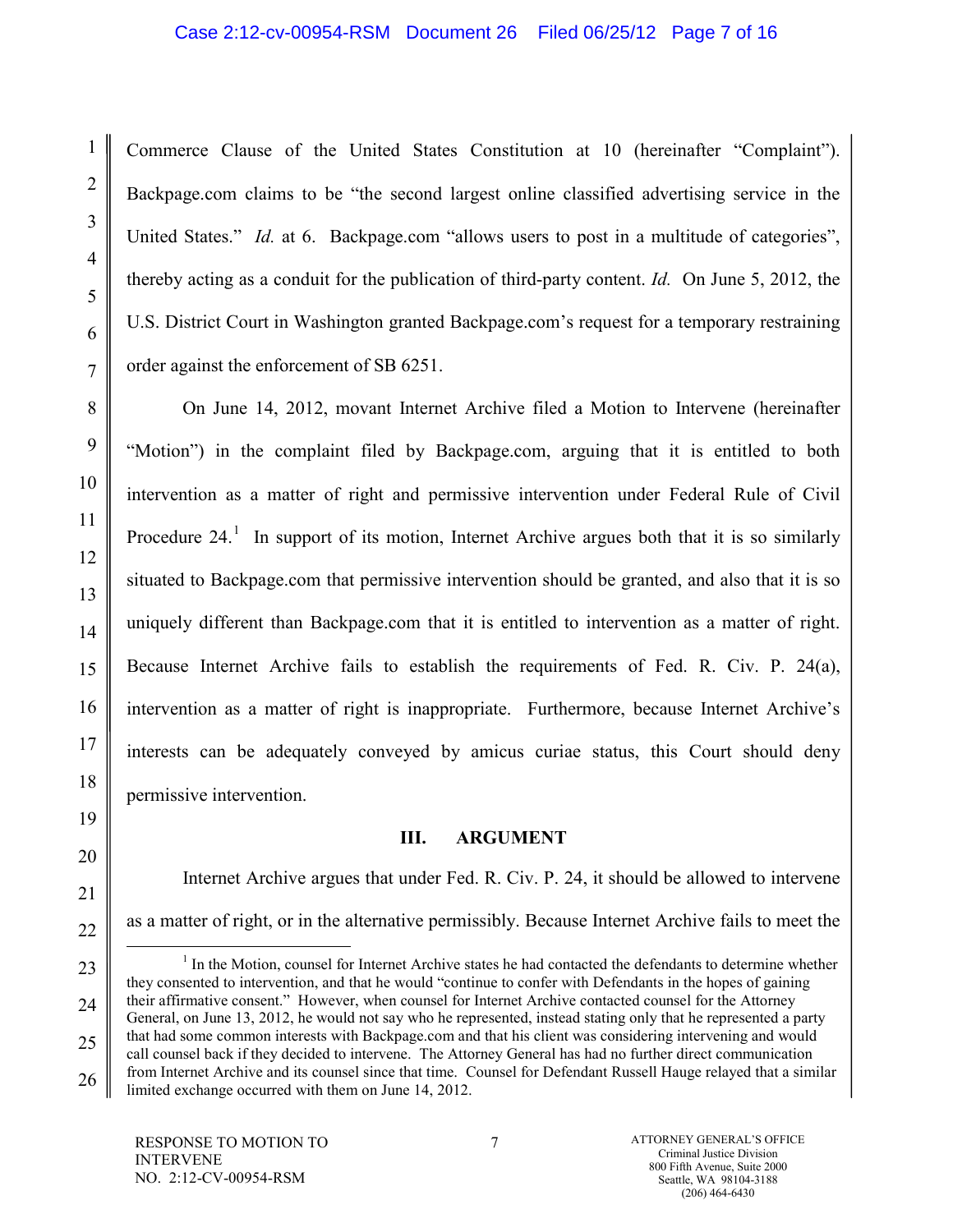requirements of Fed. R. Civ. P. 24(a) and (b), and amicus curiae status is appropriate, its motion should be denied.

1

2

3

4

5

6

7

8

9

10

11

12

13

14

15

16

17

18

19

20

21

22

23

25

26

# **A. The Internet Archive Is Not Entitled To Intervention As A Matter Of Right.**

Under Fed. R. Civ. P.  $24(a)(2)$ , a party is entitled to intervene where (1) the intervention is timely; (2) the applicant has a significant protectable interest relating to the property or transaction that is the subject of the action; (3) the disposition of the action may, as a practical matter, impair or impede the applicant's ability to protect its interest; and (4) the existing parties may not adequately represent the applicant's interest. *Arakaki v. Cayetano*, 324 F.3d 1078, 1083 ( $9<sup>th</sup>$  Cir. 2003). Each of these four requirements must be met to support a right to intervene. *Id.* (citing *League of United Latin Am. Citizens v. Wilson*, 131 F.3d 1297, 1302 ( $9<sup>th</sup>$  Cir. 1997)). However, "if a party is not 'necessary' under Rule 19(a), then it cannot satisfy the test for intervention as a right under Rule 24(a)(2). *Mastercard Int'l Inc. v. Visa Int'l Serv. Ass'n, Inc.* 471 F.3d 377, 389 (2<sup>nd</sup> Cir. 2006). Fed. R. Civ. P. 19(a) requires parties to be joined if joinder is feasible and it the parties are necessary to "accord complete relief among existing parties," Fed. R. Civ. P.  $19(a)(1)(A)$ , or if under specified circumstances, disposing of the case without that party might "(i) as a practical matter impair or impede the person's ability to protect the interest; or (ii) leave an existing party subject to a substantial risk of incurring double, multiple, or otherwise inconsistent obligations because of the interest," Fed. R. Civ. P. 19(a)(1)(B). *Oneida Indian Nation of New York v. Madison County*, *Oneida County, N.Y.,* 605 F.3d 149, 162 (2<sup>nd</sup> Cir. 2010).

24

## **1. The Motion to Intervene is Timely**

Backpage.com filed its complaint on June 4, 2012. No responsive pleadings have been filed. On June 14, 2012, Internet Archive filed its motion to intervene. Respondent agrees the

RESPONSE TO MOTION TO INTERVENE NO. 2:12-CV-00954-RSM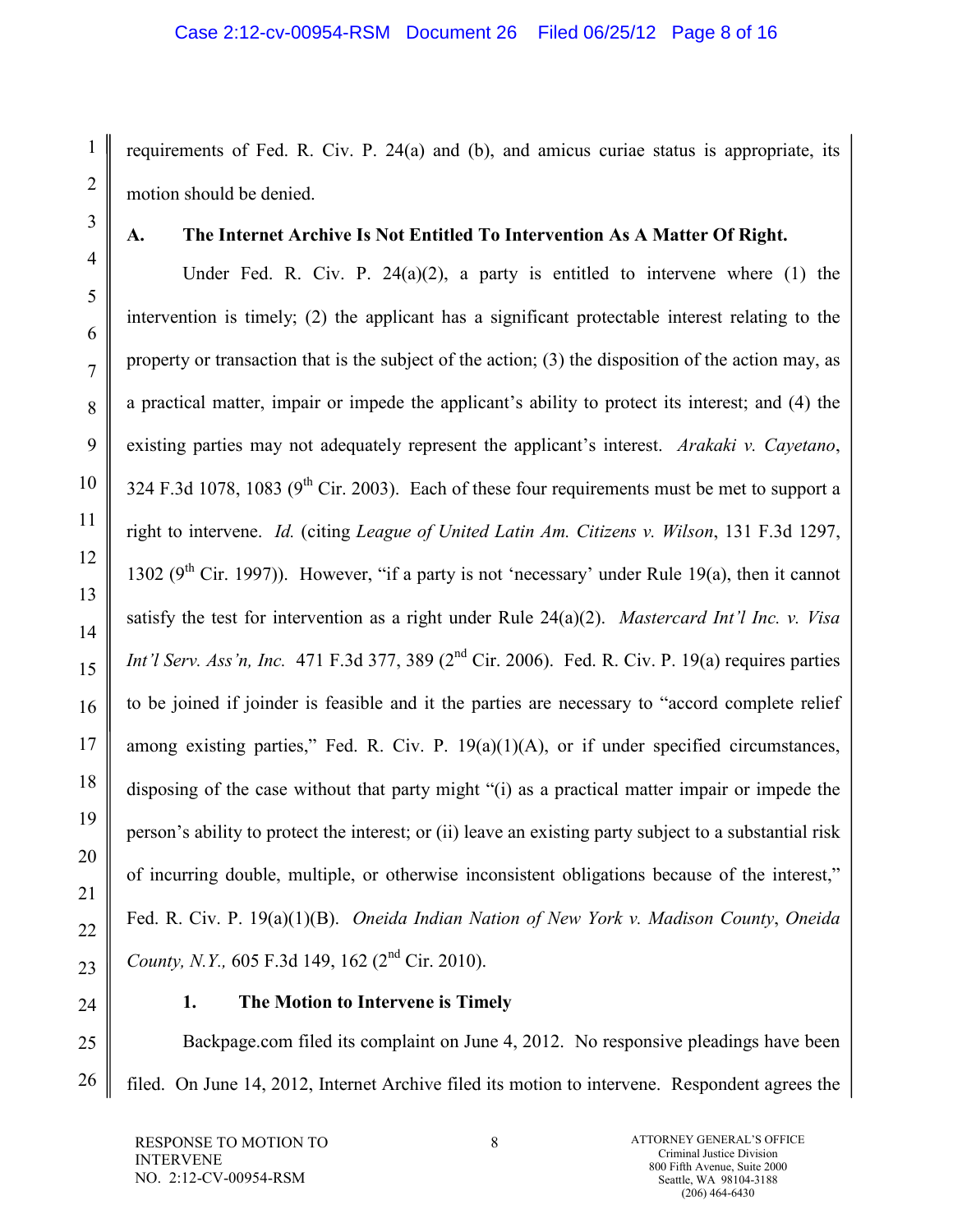motion is timely.

1

2

3

4

5

6

7

8

9

10

11

12

13

14

15

16

17

18

19

20

21

22

23

24

25

26

# **2. Internet Archive Does Not Have a Significant Protectable Interest Relating to the Property or Transaction That is the Subject of this Action**

[F]or an interest to be cognizable under Rule 24(a)(2), it must be direct, substantial, and legally protectable. An interest that is remote from the subject matter of the proceeding, or that is contingent upon the occurrence of a sequence of events before it becomes colorable, will not satisfy the rule. *Brennan v. N.Y.C. Bd. Of Educ.,* 260 F.3d 123, 129 (2d Cir. 2001). No clear definition has been established by the Supreme Court or the lower courts for the "interest relating to the property or transaction which is the subject of the action" that is required for intervention of right. *Blake v. Pallan*, 554 F.2d 947, 952 (9<sup>th</sup> Cir. 1977). However, it is clear the intent behind this requirement is to only allow intervention as a matter of right in order to protect a specific property or contractual right held by the proposed intervenor, rather than a general potential interest in the subject matter of the litigation. In its Motion, Internet Archive fails to specify a significant, direct, substantial, and legally protectable interest that is different than every other online service provider. In fact, Internet Archive's purported "interest" is simply general exposure to criminal liability under SB 6251, not a specific property or transactional interest that is distinguishable from every other online service provider.

# **3. The Disposition of the Action Will Not, as a Practical Matter, Impair or Impede Internet Archive's Ability to Protect its Interest.**

Because Internet Archive fails to demonstrate a significant interest relating to the property or transaction which is the subject of the action, the disposition of this action will not, as a practical matter, impair or impede Internet Archive's ability to protect its interests. Internet Archive's interests in avoiding criminal liability under SB 6251 are not in any way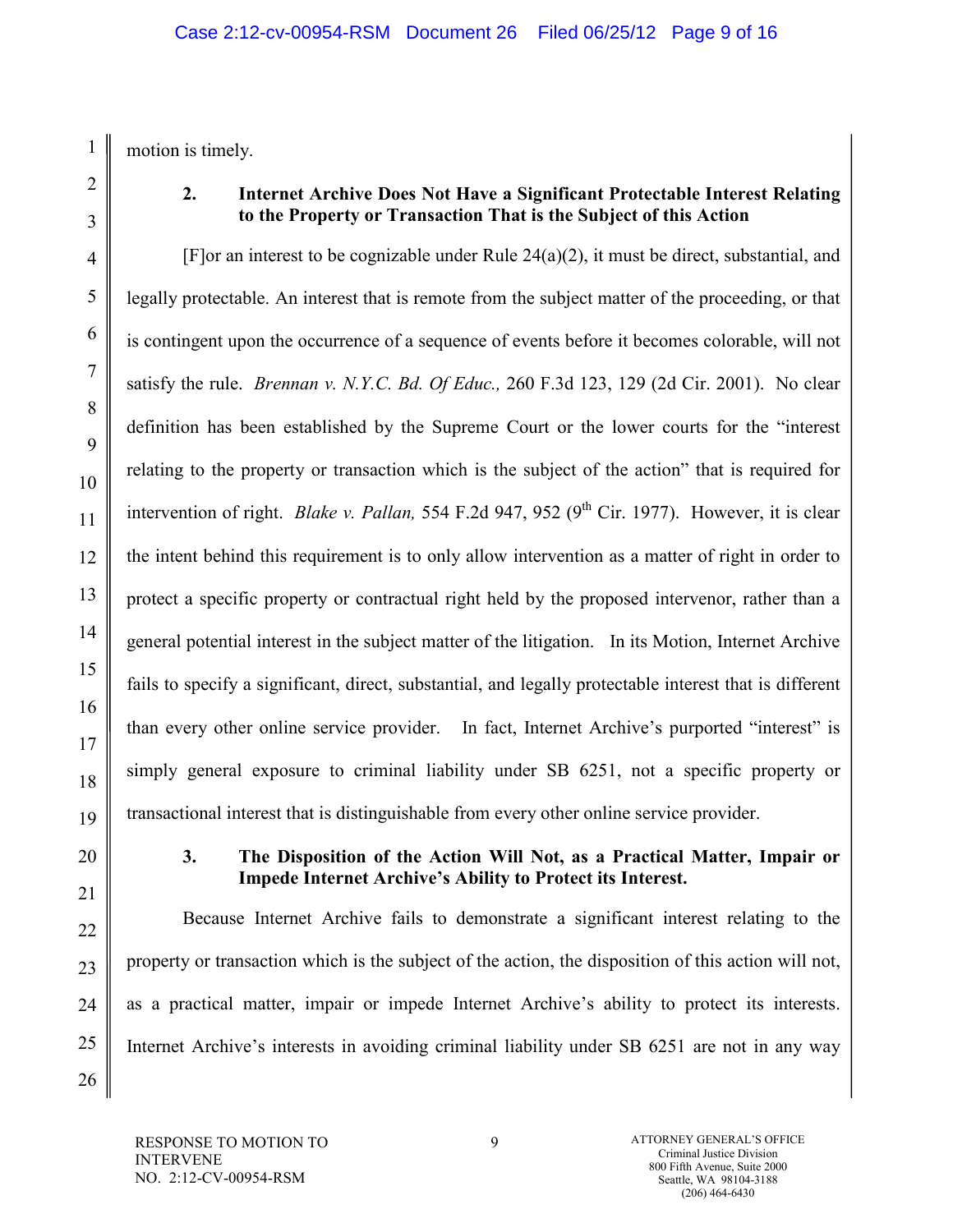distinguishable from the interests of every other online service provider or other host of third party content.

# **4. Backpage.com Can Adequately Represent Internet Archive's Interest.**

An applicant for intervention has the burden to demonstrate that its interests may not be adequately represented by the existing parties to the suit. *Blake*, 554 F.2d at 954. When considering the adequacy of representation, the court considers three factors: (1) Are the interests of a present party in the suit sufficiently similar to that of the absentee such that the legal arguments of the latter will undoubtedly be made by the former; (2) is that present party capable and willing to make such arguments; and (3) if permitted to intervene, would the intervenor add some necessary element to the proceedings which would not be covered by the parties in the suit? *Id.* at 954-55. Where the intervenor and an existing party have the same ultimate objective, a presumption of adequacy of representation arises. *Oregon Environmental Council v. Oregon Dept. of Environmental Quality, 775 F.Supp. 353, 359 (9<sup>th</sup> Cir. 1991)* (citing *American Nat'l Bank and Trust Co. of Chicago v. City of Chicago*, 865 F.2d 144, 148 n.3 ( $7^{th}$  Cir. 1989)).

Internet Archive concedes that its current interests in the case are consistent with that of Backpage.com. Motion at 11. This is not surprising, because Internet Archive fails to demonstrate how its position differs from Backpage.com in any meaningful way. Internet Archive suggests its interests may diverge in the future, and that it therefore has a unique, institutional interest that may not be adequately represented by Backpage.com. *Id.* at 10-11. This speculation about future differences does not demonstrate that Backpage.com's current representation might be inadequate.

RESPONSE TO MOTION TO INTERVENE NO. 2:12-CV-00954-RSM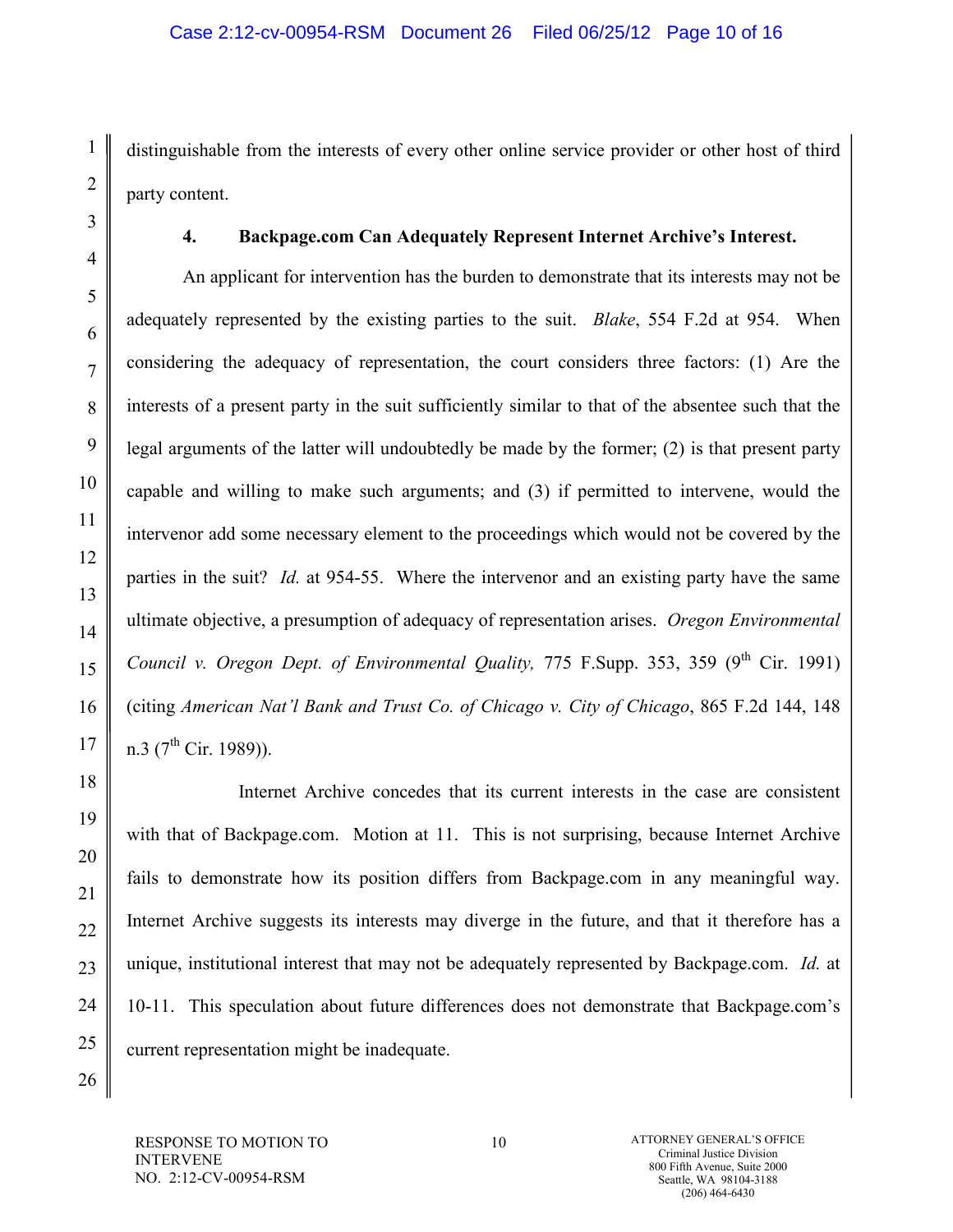1

# **B. Internet Archive Is Not Entitled To Permissive Intervention.**

"On timely motion, the court may permit anyone to intervene who: has a claim or defense that shares with the main action a common question of law or fact." Fed. R. Civ. P. 24(b)(1)(B). A court *may* grant permissive intervention where the applicant shows (1) independent grounds for jurisdiction; (2) the motion is timely; and (3) the applicant's claim or defense, and the main action, have a question of law or a question of fact in common. *Nw. Forest Res. Council v. Glickman*, 82 F.3d 825, 839 (9<sup>th</sup> Cir. 1996) (emphasis added). Even where a party meets the requirements for permissive intervention, the court has broad discretion to determine whether to grant intervention. *Amoco Oil Co. v. Dingwell,* 690 F.Supp. 78, 83-84, *affirmed* 884 F.2d 629 (D.Me. 1988). Intervention is designed to accommodate two competing policies: "efficiently administering legal disputes by resolving all related issues in one lawsuit of the one hand, and keeping a single lawsuit from becoming unnecessarily complex, unwieldy or prolonged, on the other hand." *United States v. Pitney Bowes, Inc.*, 25 F.3d 66, 70  $(2^{nd}$  Cir. 1994); *Reich v. Webb*, 336 F.2d 153, 160  $(9^{th}$  Cir. 1964). "Where proposed intervenors would present no new questions to the court, conferring amicus status is generally preferred over a grant of permissive intervention." *Oregon Environment Council*, 775 F.Supp. at 360.

Here, the Respondent agrees that Internet Archive can show independent grounds for jurisdiction, its motion is timely, and its claim has a question of law and/or fact that is common with the complaint filed by Backpage.com. In fact, Internet Archive's interest and claims are identical to that of Backpage.com, and it is for that reason that permissive intervention should be denied.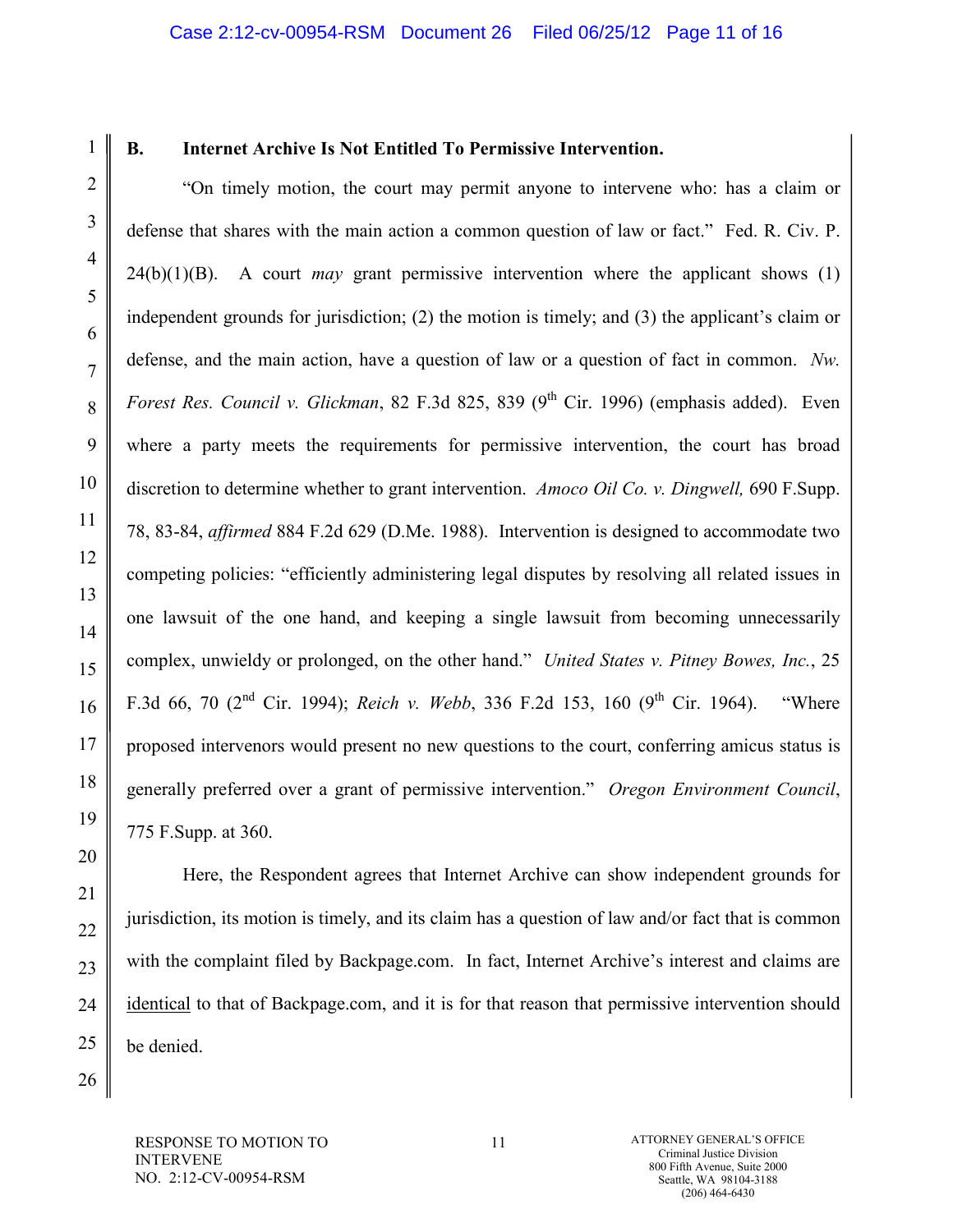| $\mathbf{1}$   | Internet Archive fails to present the Court with any new questions that would warrant                                                                                                                                         |
|----------------|-------------------------------------------------------------------------------------------------------------------------------------------------------------------------------------------------------------------------------|
| $\overline{2}$ | permissive intervention. Internet Archive's interests will be fully served by amicus curiae                                                                                                                                   |
| $\overline{3}$ | status. As explained by a venerable decision from the $5th$ Circuit,                                                                                                                                                          |
| $\overline{4}$ |                                                                                                                                                                                                                               |
| 5              | It is easy enough to see what are the arguments against intervention where, as<br>here, the intervenor merely underlines issues of law already raised by the                                                                  |
| 6              | primary parties. Additional parties always take additional time. Even if they<br>have no witnesses of their own, they are the source of additional questions,                                                                 |
| $\tau$         | briefs, arguments, motions and the like which tend to make the proceeding a<br>Donnybrook Fair. Where he presents no new questions, a third party can                                                                         |
| 8              | contribute usually most effectively and always most expeditiously by a brief<br>amicus curiae and not by intervention.                                                                                                        |
| 9              | Crosby Steam Gage & Valve Co. v. Manning, Maxwell & Moore, Inc., 51 F.Supp. 972, 973 (5 <sup>th</sup> )                                                                                                                       |
| 10             | Cir. 1943).                                                                                                                                                                                                                   |
| 11             | 1.<br>The interests of Backpage.com are sufficiently similar to that of Internet                                                                                                                                              |
| 12             | Archive such that the legal arguments raised by Internet Archive have<br>already been raised by Backpage.com                                                                                                                  |
| 13             | In its complaint, Backpage.com alleges that SB 6251 violates the Communications                                                                                                                                               |
| 14             | Decency Act under 47 U.S.C. § 230, that it violates the First and Fifth Amendments of the                                                                                                                                     |
| 15             | Unites States Constitution, and that it violates the Commerce Clause of the United States                                                                                                                                     |
| 16             |                                                                                                                                                                                                                               |
| 17             | Constitution. Complaint at 8-10. Internet Archive has raised the identical issues <sup>2</sup> in its                                                                                                                         |
| 18             | motion. Motion at 7-10. Backpage.com also seeks the same relief sought by Internet Archive:                                                                                                                                   |
| 19             | that SB 6251 be declared invalid and unenforceable. Complaint at 10.                                                                                                                                                          |
| 20             | As stated previously, Internet Archive concedes that its current interests in the case are                                                                                                                                    |
| 21             | consistent with that of Backpage.com. Motion at 11. Internet Archive fails to demonstrate                                                                                                                                     |
| 22             | how its position differs from Backpage.com in any meaningful way. Internet Archive suggests                                                                                                                                   |
| 23             |                                                                                                                                                                                                                               |
| 24             | its interests may diverge in the future, and that it therefore has a unique, institutional interest                                                                                                                           |
| 25             | <sup>2</sup> Internet Archive raises a challenge of vagueness, however a review of Backpage.com's motion for<br>temporary restraining order and preliminary injunction clearly demonstrates that this issue is encompassed in |
| 26             | Backpage.com's request for repeal. Motion of Plaintiff Backpage.com for Temporary Restraining Order and<br>Preliminary Injunction, pp. 16-21.                                                                                 |

<span id="page-11-0"></span>Preliminary Injunction, pp. 16-21.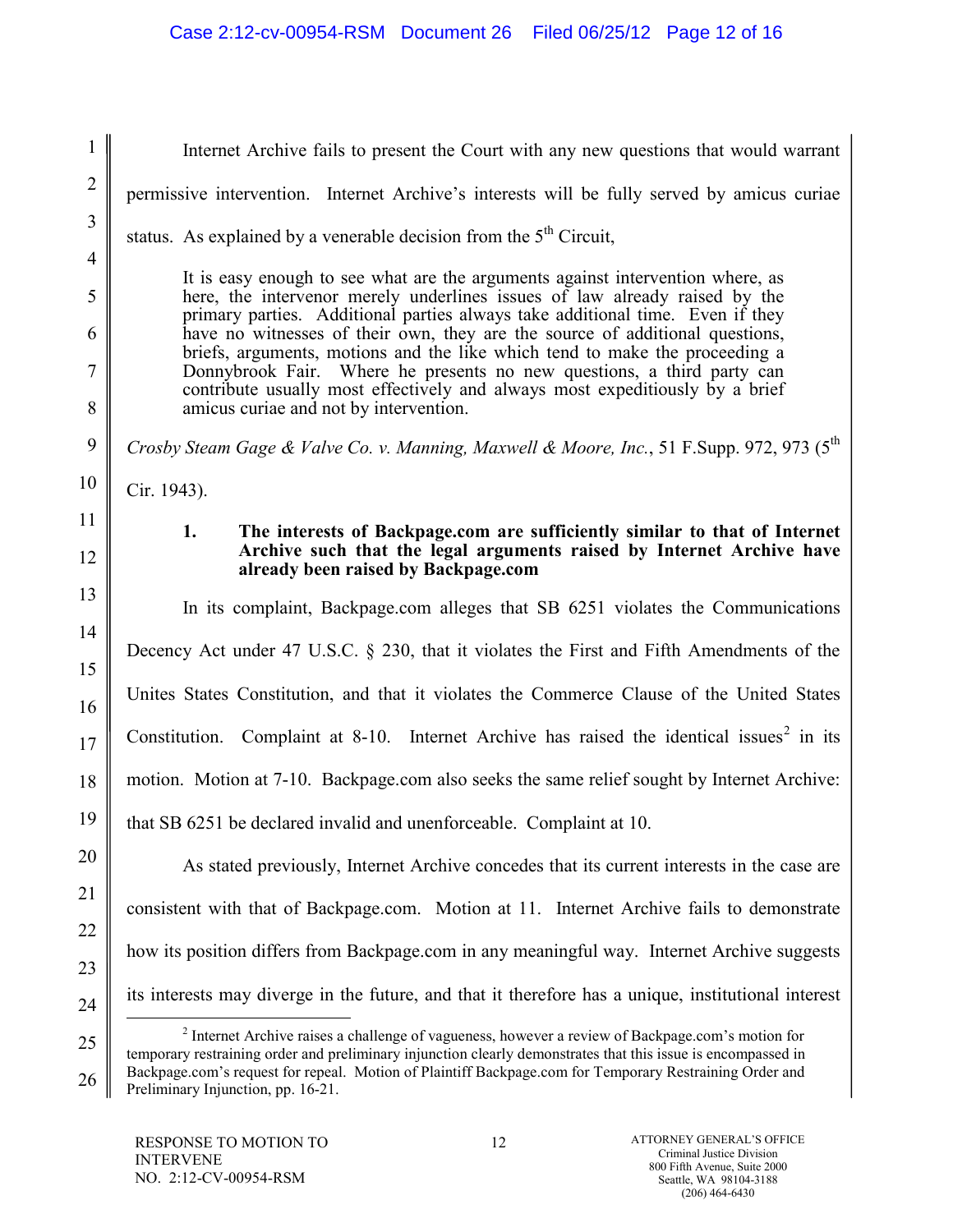that may not be adequately represented by Backpage.com. *Id.* at 10-11. This speculation about future differences does not demonstrate that Backpage.com's current representation might be inadequate. In fact, any chances of diverging interests in the future, with respect to this lawsuit, are highly unlikely considering their shared objective of repealing SB 6251, and the fact that the parties have raised identical issues in support of their request for repeal.

## **2. Backpage.com is capable and willing to make the same arguments raised by Internet Archive.**

Because it is clear that Backpage.com is not only capable of making the arguments raised by Internet Archive, but it has in fact *already done so*, it cannot be argued that Backpage.com cannot adequately represent Internet Archives' interest in the case.

Internet Archive argues that it would not be covered by any consent decree that may be entered into with the Defendants. However, given that Backpage.com has "resisted the demand to eliminate its adult category", and instead filed this lawsuit, it is highly unlikely Backpage.com intends to enter into a consent decree to do just what it has vigorously opposed. *See* Complaint at 6. Furthermore, Backpage.com has high financial incentive to continue with its "adult category"—\$22 million per year in revenue from "online prostitution advertising." Susan Kuchinskas, *Village Voice Media Pressured to Drop Backpage.com Adult Ads*, *at*  www.clickz.com, October 27, 2011 (citing an estimate by AIM Group, an interactive media consultancy.) There is no indication that Backpage.com has any incentive to enter into a consent decree.

1

2

3

4

5

6

7

8

9

10

11

12

13

14

15

16

17

18

19

20

21

22

23

24

25

26

## **3. If permitted to intervene, Internet Archive would not add any necessary elements to the proceedings which would not be covered by Backpage.com.**

Internet Archive argues that its business is factually different than Backpage.com because Internet Archive deals with historical third-party content, as opposed to third-party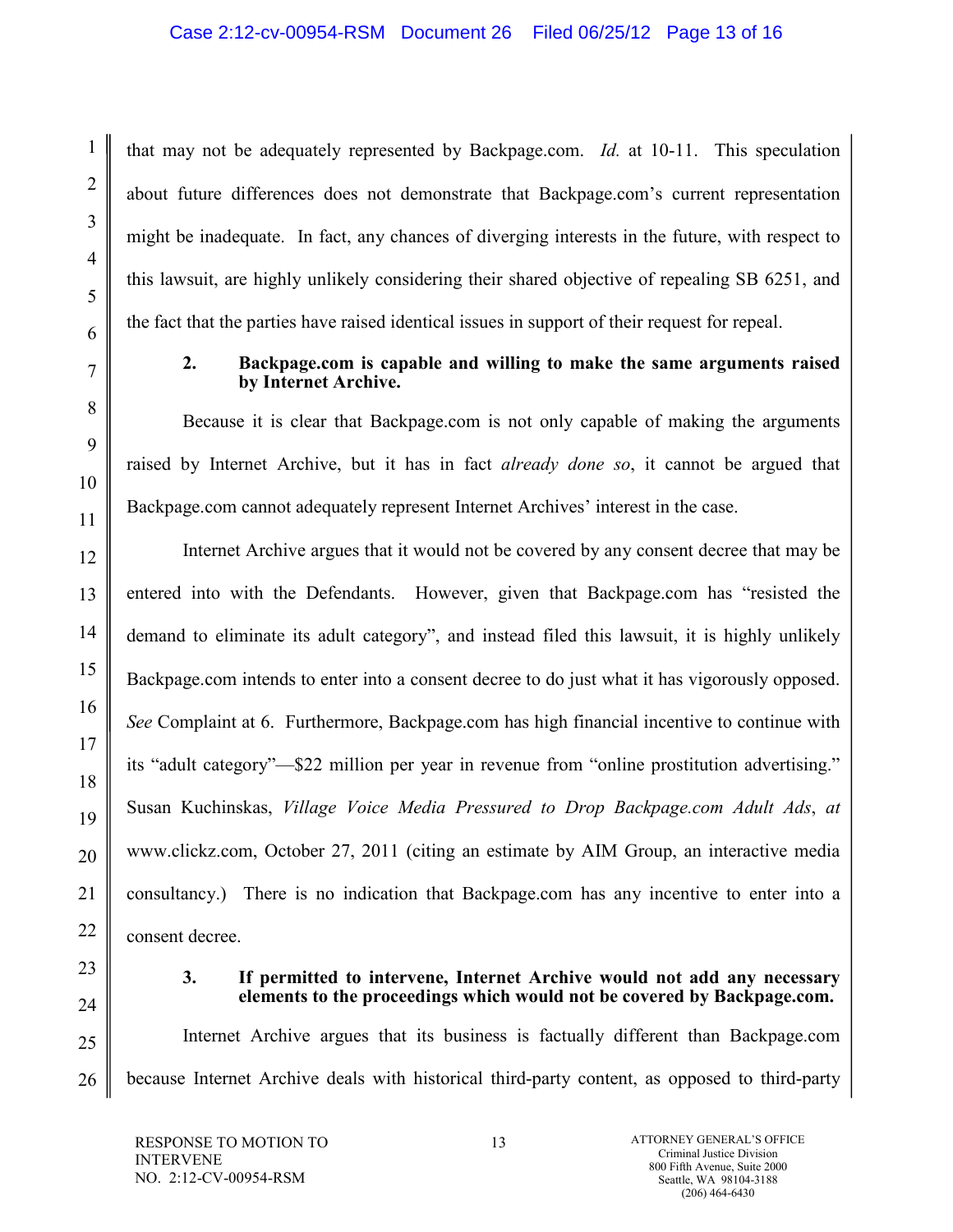content under the direct control of third-party posters. Motion at 11. Internet Archive fails, however, to articulate how this minor difference in services adds any necessary elements to the proceedings. Rather, Internet Archive vaguely references "unique concerns" and "other unique perspectives" without articulating what those "concerns" and "perspectives" are. Motion at 11.

Internet Archive argues that an applicant for intervention need only show that representation of its interest may be inadequate, not that representation will in fact be inadequate. Motion at 10 (citing *Trbovich v. United Mine Workers of Am.,* 404 U.S. 528, 538 n.10 (1972)). Respondent agrees with this assertion, however Internet Archive has failed to meet even this minimal standard. Because Internet Archive and Backpage.com have the same ultimate objective -- a declaration that SB 6251 is invalid and unenforceable -- it is presumed that Backpage.com's representation is adequate. *See Oregon Environmental Council*, 755 F.Supp. 353. Internet Archive has not overcome that presumption with its vague assertions about the inadequacy of Backpage.com's representation.

Because Internet Archive's intervention into this proceeding would serve no purpose but to delay progress and increase costs, conferring amicus curiae status is the appropriate designation for Internet Archive to assert its interest in the outcome of Backpage.com's complaint.

# **IV. CONCLUSION**

Because Internet Archive is not entitled to intervention as a matter of right, and because permissive intervention is not warranted in this case, Internet Archive's motion should be denied and they should be conferred amicus curiae status.

In its Motion, Internet Archive noted the Motion to Intervene for June 29, 2012 and

1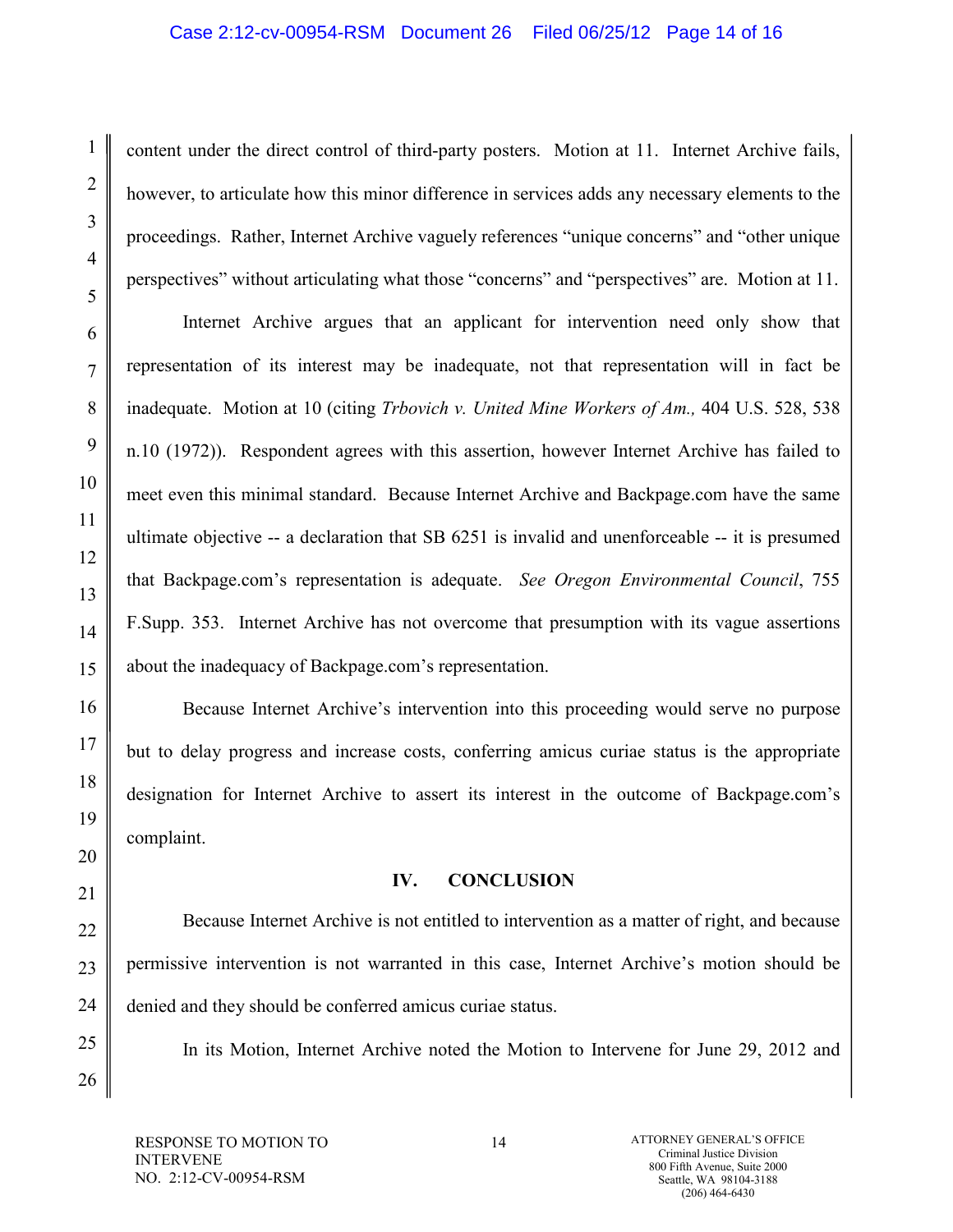| 1              | requested oral argument. Respondents request the motion be decided on submission of the |
|----------------|-----------------------------------------------------------------------------------------|
| $\overline{2}$ | briefs without oral argument pursuant to Fed. R. Civ. P. 78(b).                         |
| 3              |                                                                                         |
| $\overline{4}$ | DATED this 25 <sup>th</sup> day of June, 2012.                                          |
| 5              | ROBERT M. MCKENNA                                                                       |
| 6              | <b>Attorney General</b>                                                                 |
| 7              | By: /s/ Lana S. Weinmann                                                                |
| 8              | LÁNA S. WEINMANN, WSBA #21393<br>Senior Assistant Attorney General                      |
| 9              | <b>Attorney General's Office</b><br>800 Fifth Avenue, Suite 2000                        |
| 10             | Seattle, WA 98104<br>Telephone (206) 389-2022; Fax (206) 587-5088                       |
| 11             |                                                                                         |
| 12             | By: /s/ David Eldred<br>DAVID ELDRED, WSBA #26125                                       |
| 13             | AMY EIDEN, WSBA #35105<br>King County Deputy Prosecuting Attorneys                      |
| 14             | King County Prosecutor's Office<br>500 4 <sup>th</sup> Avenue, Suite 900                |
| 15             | Seattle, WA 98104<br>Telephone (206) 296-8820; Fax (206) 296-8819                       |
| 16             | E-mail: David.Eldred@kingcounty.gov;<br>Amy.Eiden@kingcounty.gov                        |
| 17             |                                                                                         |
| 18             | By: /s/ Ione S. George<br>IONE S. GEORGE, WSBA #18236                                   |
| 19             | <b>Kitsap County Prosecutor</b><br>Kitsap County Prosecutor's Office                    |
| 20             | 614 Division St, MS 35A<br>Port Orchard, WA 98366                                       |
| 21             | Telephone (360) 337-4957; Fax (360) 337-7083<br>Email: igeorge@co.kitsap.wa.us          |
| 22             | <b>Attorneys for Defendants</b>                                                         |
| 23             |                                                                                         |
| 24             |                                                                                         |
| 25             |                                                                                         |
| 26             |                                                                                         |